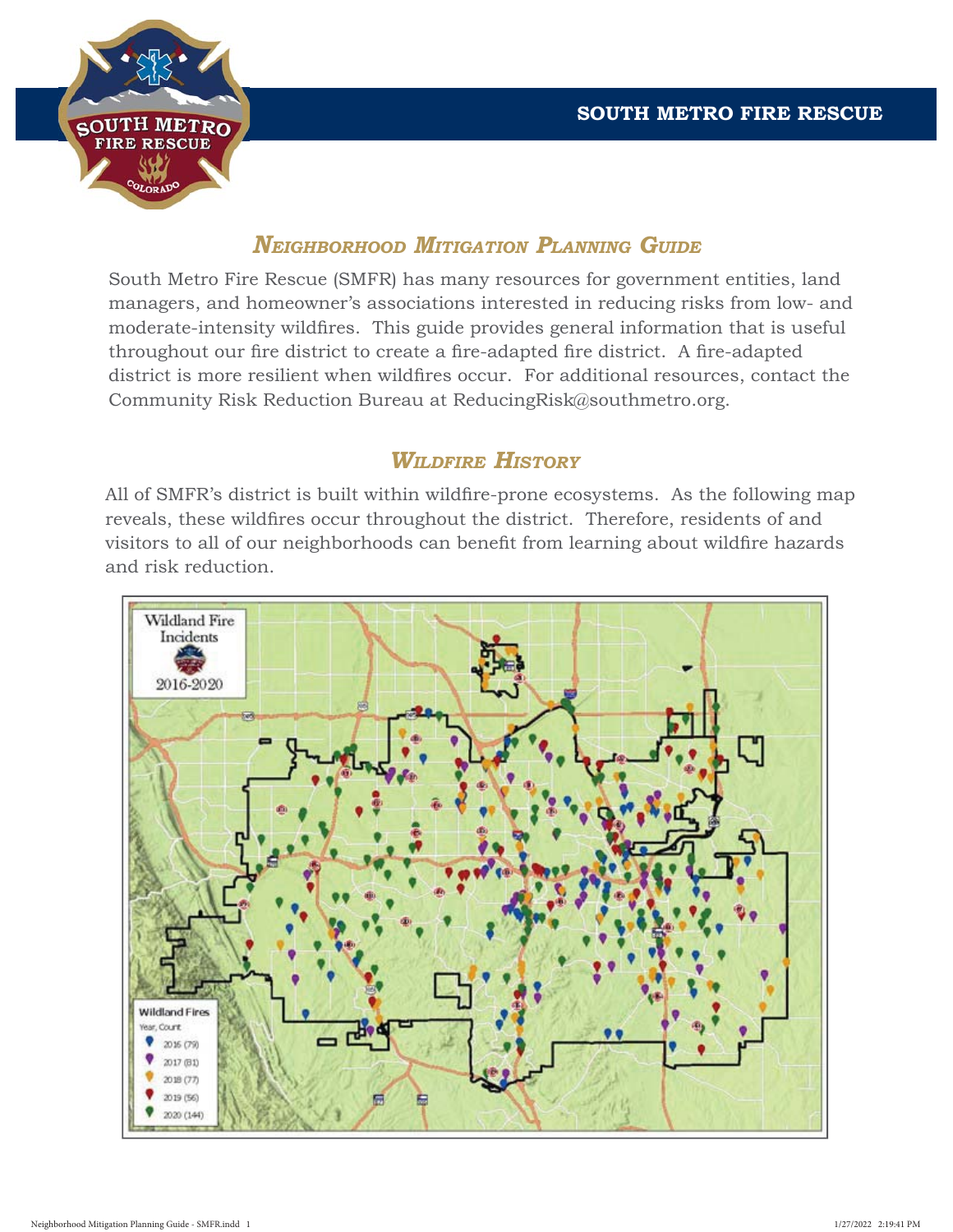

# *EMERGENCY RESPONSE*

SMFR has earned an ISO (Insurance Services Office) Public Protection Classification (PPC) rating of 1 for its entire service area. The rating, which is rare in the United States, represents the best fire protection according to insurance industry criteria and may provide a discount on homeowner's insurance policies to district residents.

### *ECOLOGICAL CONTEXT*

The ecological context of an area influences the behavior of wildfires.

**Topography**: Fire typically burns faster uphill than downhill. Structures built above slopes with native vegetation face a higher risk from low-, moderate-, and highintensity wildfires than other homes. Gullies and canyons can funnel heated air upslope to create a chimney effect. Wind can eddy as it crosses ridges.

**Vegetation**: Vegetation is one of two fuels in our fire district (structures are the other). Different species of vegetation ignite and burn differently. Vegetation height, density, size, and moisture content also influence flammability. Some of those factors can change from day to day.

**Weather**: Precipitation, wind, relative humidity, lightning, and air temperature impact wildfire behavior. The dominant wind in our part of Colorado is from the southwest, but storms and fronts can change wind direction quickly. Weather patterns also are changing as part of the continent's climate change.

One of SMFR's risk reduction specialists can help you understand the ecological context of an area as it relates to wildfire risk.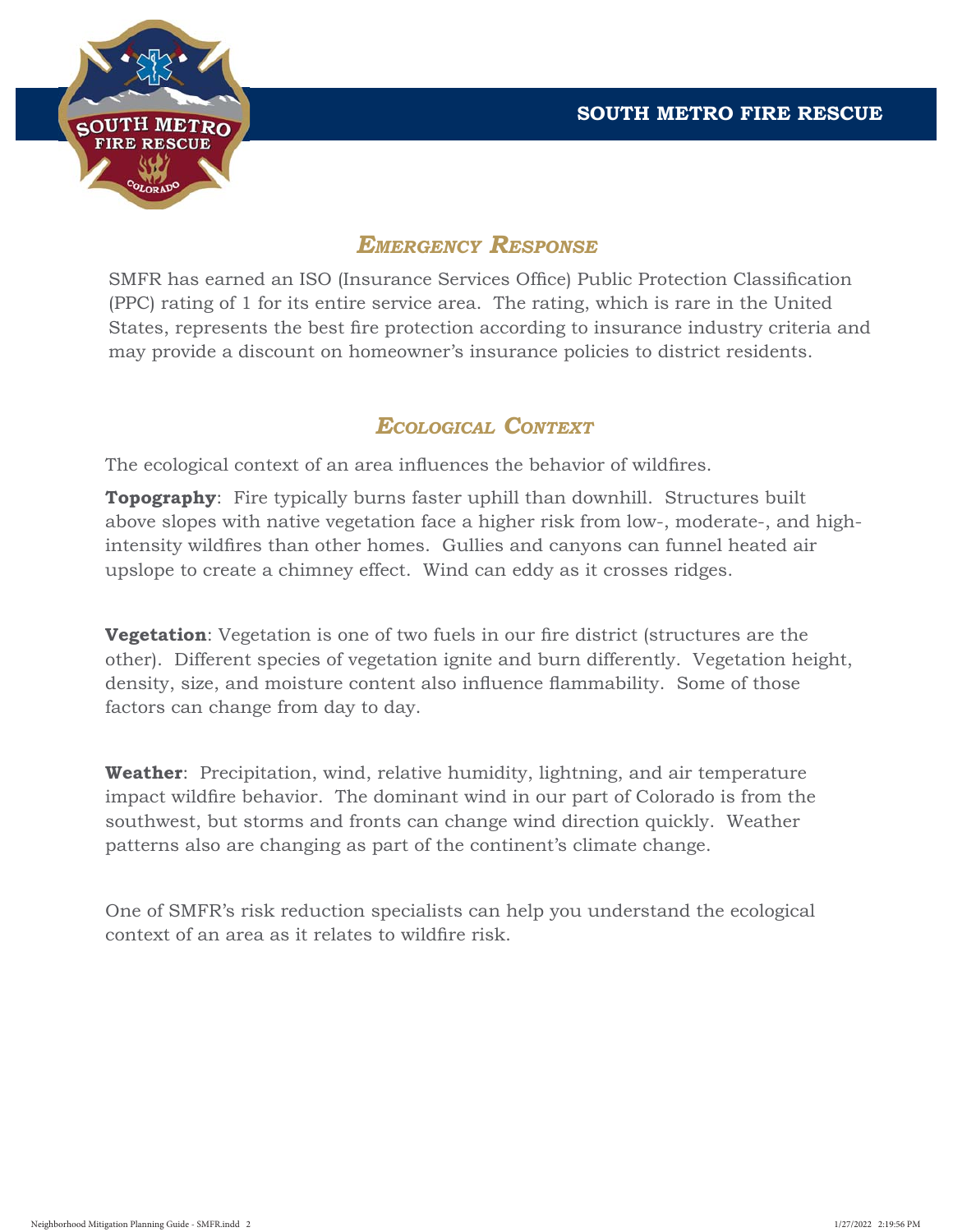

# *FIRE SCIENCE AND FIRE BEHAVIOR REFRESHER*

Wildfire hazard identification is based on the following fire behavior concepts:

1. A given fuel (structure or vegetation) can produce a flame length  $1 \frac{1}{2}$  times its height. Thus, a bush that is 12 inches tall can produce a flame length 18 inches in length; a tree that stands 12 feet tall can produce a flame 18 feet long. Shorter fuels produce shorter flames; shorter flames release less heat.

2. Firefighters are unable to engage any flame length greater than four feet with a direct attack because of safety concerns. A direct attack places firefighters along the head or front of a wildfire where they create a handline—a path down to mineral soil in front of the flames to stop its growth. Longer flames generate more heat.

When flames are longer than four feet, firefighters can use indirect attack techniques such as spraying water from further away or building a handline a distance away and burning out unburned fuels between their line and the fire. They also may be able to drive into the burned area and spray water from engine-mounted nozzles depending on topography and other factors.

 Flames between four and eight feet in length can be attacked directly with bulldozers and air resources such as air tankers and helicopters. Flames longer than eight feet can be attacked directly by air resources alone.

 3. Before a fuel can burn, it must absorb enough heat to cause the remaining water in it to evaporate. The dry part of the fuel then absorbs more heat that causes the solid fuel to break apart into its gaseous state. It's the gaseous state that actually burns. Thus, denser, wetter fuels typically resist ignition longer than lighter, drier fuels.

4. Most deciduous trees and shrubs resist fire because they are full of water. Gambel oak is an exception. The resin inside oak makes it flammable for most of the year during drought conditions.

5. As noted previously, plants that contain flammable resins, saps and oils are bad choices to have within 30 feet of homes. These "bad" plant species include Gambel oak, juniper, Pfitzer, cedar, arborvitae, Mugho pine, piñon pine, Austrian pine, and bristlecone pine, as well as decorative conifers such as Alberta or Norway spruce. They dry and vaporize quickly, which makes them vulnerable to igniting quickly. They also release significant heat.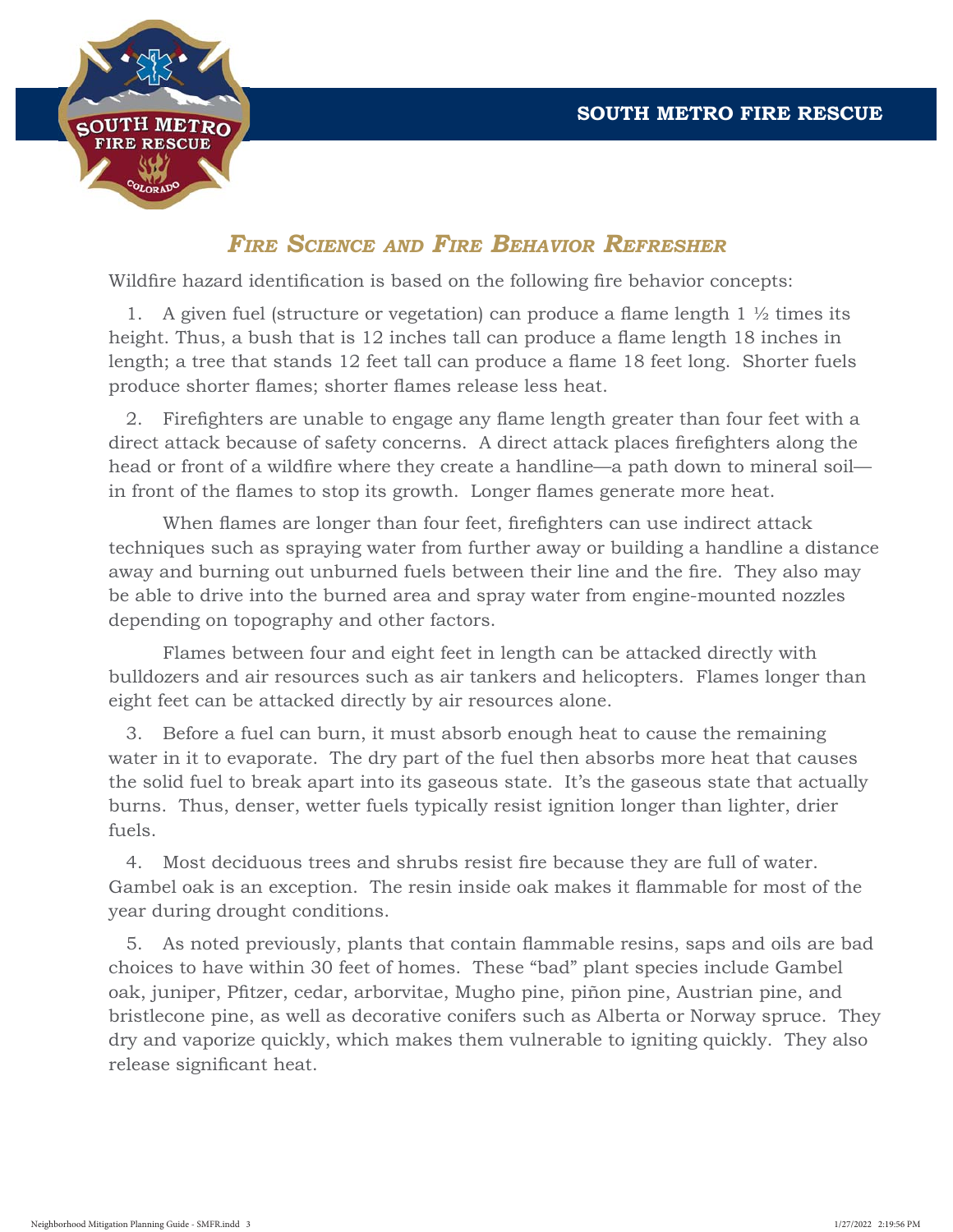

6. Ponderosa pines are a fire-resistant tree species (not fire-proof) because they have thick bark and low sap content. They were prevalent when the area was developed because low-intensity wildfires limited other plants from competing for limited water, soil nutrients, sunlight, and space. Removing lower branches from mature ponderosa pines and/or limiting vegetation growing and accumulating under these trees helps protect canopies from ignition.

7. Ladder fuels are low-hanging branches of trees. If they ignite, they allow flames to "climb" into tree canopies. By removing these ladder fuels, flames can stay on the ground where they typically are shorter and firefighters have a better opportunity to extinguish them directly.

8. Most structures ignite from embers: burning chunks of fuels lofted above a fire by the rising column of heated air (a convective column). When those burning chunks of fuel, which can be pea- to grapefruit-sized, land on other flammable fuels such as dead needles, dead leaves, junipers, or combustible deck furniture, they can ignite spot fires. Embers typically find vulnerabilities in the nooks and crannies of buildings.

 9. Structures also can ignite from heat radiating laterally from burning fuels such as junipers and other buildings.

### *MITIGATION RECOMMENDATIONS*

Below are recommendations for landowners and land stewards to reduce risks posed by low- and moderate-intensity wildfires. As recommendations, they will not be enforced by SMFR, but they can reduce the potential for structural and vegetation ignitions and improve safety for both residents and firefighters. These recommendations are appropriate throughout the fire district.

During a wildfire incident in which structures are threatened, firefighters will prioritize structure protection based on what they deem defensible in light of current and expected fire behavior and weather conditions. Ideally, property owners will conduct mitigation that allows their buildings to withstand low- and moderate-intensity wildfires without firefighter intervention.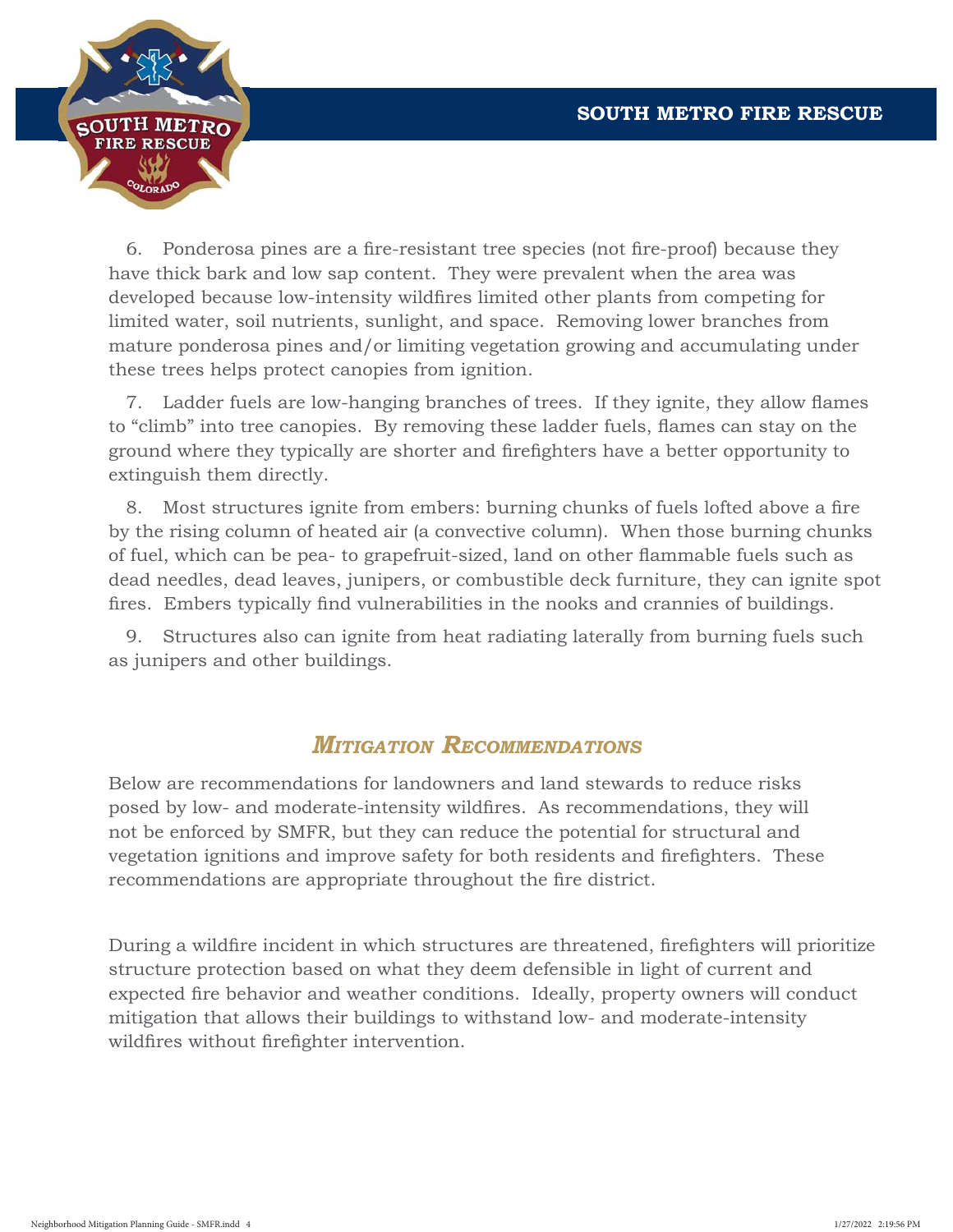

#### **Open Space**

The following recommendations from SMFR apply to open space areas.

 • Mow grasses along property lines and/or fence lines. A mow strip at least six feet wide (the width of a typical commercial mower deck) will provide a speed bump as low- to moderate-intensity wildfires burn from taller grasses into mowed grasses, lowering flame intensity and reducing speed of spread.

 • Cut back Gambel oak along fence and property lines. The oak-less width between remaining oak trees/shrubs and fence lines should be at least 1 ½ times the remaining oaks' height.

 • Within the remaining oak groves throughout an open space, thin at least 20% of stems and trunks, and remove ladder fuels (low-hanging branches) within six feet of the ground.

 • Remove ladder fuels (lower branches) from coniferous trees to protect tree canopies from wildfire. Trim branches within six feet of the ground on mature pines and within three feet of the ground for mature spruces. Adjust those parameters for younger trees to maintain at least two thirds of the tree's canopy.

SMFR will provide specific recommendations for each open space tract as requested by the land management entity. The impact of open space mitigation is leveraged with private property mitigation and vice versa.

#### **Infrastructure**

Infrastructure consists of the basic systems that support neighborhoods physically, socially, and economically. Infrastructure includes the following systems: water, roads, electricity, natural gas, and parks.

These systems are vulnerable to interruption and damage from wildfires. Mitigation recommendations for individual buildings or sites are available from SMFR. Email ReducingRisk@southmetro.org to set an appointment. General mitigation recommendations include: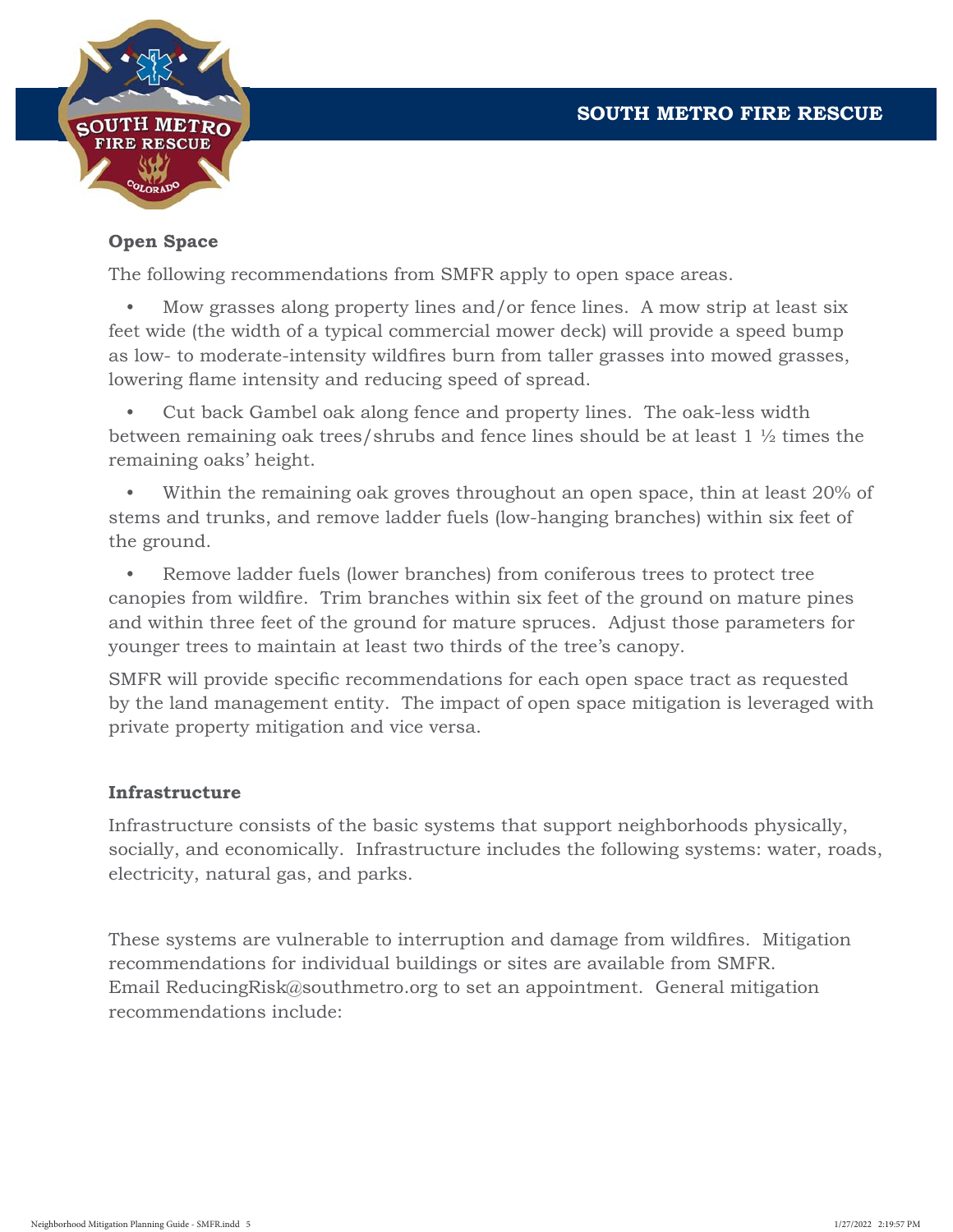

• Maintain three feet of clearance around fire hydrants. Mow grasses during the growing season, trim or remove larger vegetation, and clear snow when necessary.

 • Mitigation around utility infrastructure should emulate that of structures or fire hydrants. Although those boxes or structures may be unsightly, their destruction during a wildfire delays neighborhood recovery.

Firefighting will be limited below electrical lines because smoke plumes can conduct electricity from the lines to firefighters and apparatus on the ground.

#### **Private Property**

The following recommendations apply to properties with structures such as office buildings, clubhouses, and maintenance buildings, but they also are appropriate for homeowners.

 • Post address numerals so they are visible and legible throughout the day and, when a light is shined on them, at night. Having an easy-to-read address helps emergency responders as well as law enforcement, utility workers, and delivery people. Use numerals at least four inches tall and of a color that contrasts with their background.

Prune branches above roofing to create a six-foot tall window of clearance. Removing these branches will reduce the volume of leaves and needles that collect on roofing and in gutters, protect shingles from scraping, and protect the tree from any fire on the roof.

 • Trim branches away from eaves and exterior walls. Trimming these branches will maintain the integrity of those structural components and prevent flames from having a direct route to your home.

• Eliminate fuels under decking.

 • Mow a six-foot wide moat around foundations where grass is adjacent to a building. Maintain similar mow strips along backyard fence lines to create "speed bumps" for low- to moderate-intensity grassfires where the rate of spread and flame lengths can decrease momentarily.

Remove dead pine needles and dead leaves from roofing, gutters, gutter screens, and along the base of walls. These piles of dead vegetation are easy fuel for embers.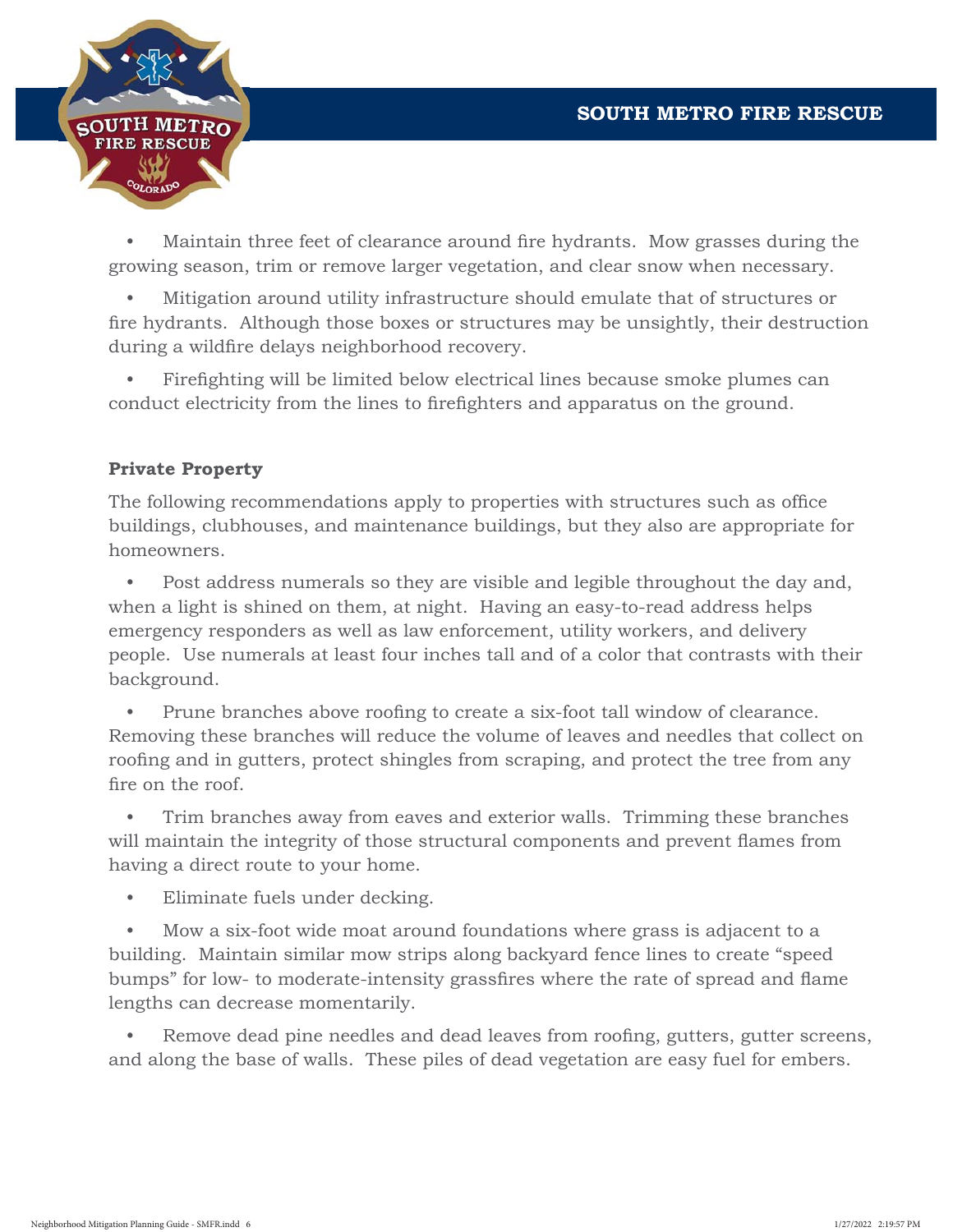

 • Add 1/8-inch mesh to vents to prevent embers from entering ductwork, attics, and eaves. Embers may still enter those vents, but they shouldn't hold enough heat to threaten the building.

• Wood fencing can act like a fuse and lead flames to buildings. Minimize vegetation growing along wood fences. Consider replacing wood posts and slats with composite materials that resist ignition.

• Replace flammable groundcover, shrubs, and trees within 30 feet of buildings and infrastructure with native wildfire-resistant species including the following options:

| <b>GROUNDCOVER SPECIES</b>  |                 |                     |
|-----------------------------|-----------------|---------------------|
| <b>COMMON NAME</b>          | <b>WATERING</b> | <b>LIGHTING</b>     |
| <b>CREEPING GRAPE HOLLY</b> | Low             | <b>SHADE</b>        |
| <b>KINNIKINNICK</b>         | <b>MEDIUM</b>   | <b>SHADE OR SUN</b> |
| <b>MAT PENSTEMON</b>        | Low             | <b>SUN</b>          |
| MOUSE EAR CHICKWEED         | <b>MEDIUM</b>   | PARTLY SHADED       |
| <b>NORTHERN BEDSTRAW</b>    | <b>MEDIUM</b>   | <b>SHADE</b>        |
| <b>ROSY PUSSYTOES</b>       | <b>MEDIUM</b>   | PARTLY SHADED       |
| <b>SMALL-LEAF PUSSYTOES</b> | <b>MEDIUM</b>   | PARTLY SHADED       |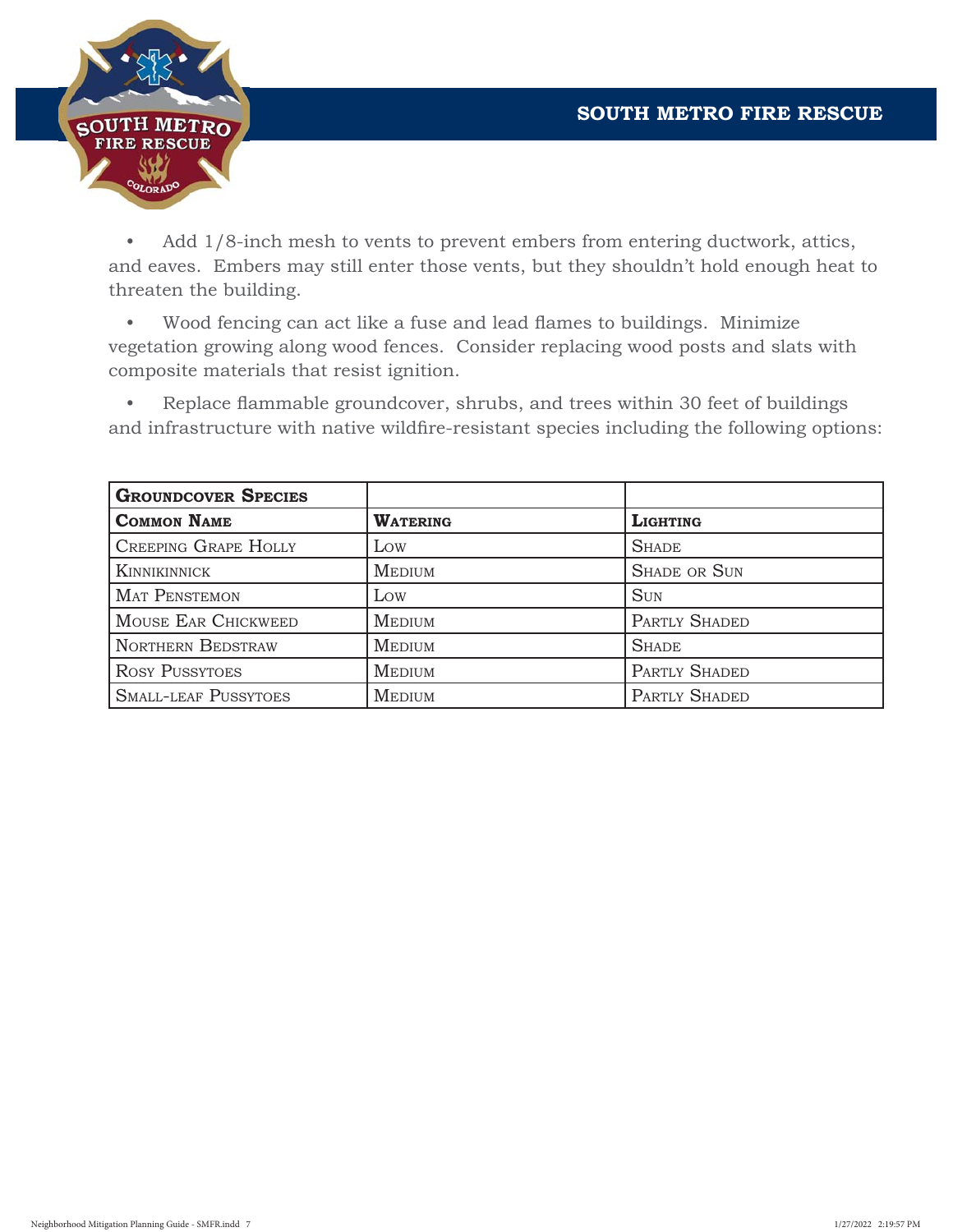



| <b>LOW SHRUB SPECIES</b>        |                 |                 |
|---------------------------------|-----------------|-----------------|
| <b>COMMON NAME</b>              | <b>WATERING</b> | <b>LIGHTING</b> |
| <b>ADAM'S NEEDLE</b>            | <b>MEDIUM</b>   | PARTLY SHADED   |
| <b>ANTELOPE BITTERBRUSH</b>     | Low             | <b>SUN</b>      |
| <b>APACHE PLUME</b>             | Low             | <b>SUN</b>      |
| BANANA/BROAD-LEAF YUCCA         | <b>VERY LOW</b> | PARTLY SHADED   |
| <b>Bog BIRCH</b>                | HIGH            | PARTLY SHADED   |
| <b>BUCKBRUSH/MOUNTAIN LILAC</b> | <b>MEDIUM</b>   | <b>SUN</b>      |
| <b>GOLDEN CURRANT</b>           | Low             | FILTERED        |
| LITTLE-LEAF MOCKORANGE          | <b>MEDIUM</b>   | <b>SUN</b>      |
| LITTLE-LEAF MOUNTAIN MAHOGANY   | <b>VERY LOW</b> | <b>SUN</b>      |
| <b>MOUNTAIN NINEBARK</b>        | Low             | <b>SUN</b>      |
| <b>NATIVE WILD ROSE</b>         | <b>MEDIUM</b>   | PARTLY SHADED   |
| <b>OCEAN SPRAY/ROCK SPIREA</b>  | Low             | PARTLY SHADED   |
| <b>RABBITBRUSH</b>              | <b>VERY LOW</b> | <b>SUN</b>      |
| <b>REDTWIG DOGWOOD</b>          | <b>HIGH</b>     | <b>EITHER</b>   |
| <b>SHRUBBY CINQUEFOIL</b>       | <b>MEDIUM</b>   | PARTLY SHADED   |
| <b>SPANISH BAYONET</b>          | <b>VERY LOW</b> | PARTLY SHADED   |
| TRUE MOUNTAIN MAHOGANY          | Low             | <b>SUN</b>      |
| <b>WAX FLOWER</b>               | <b>MEDIUM</b>   | <b>EITHER</b>   |
| <b>WESTERN SAND CHERRY</b>      | Low             | <b>SUN</b>      |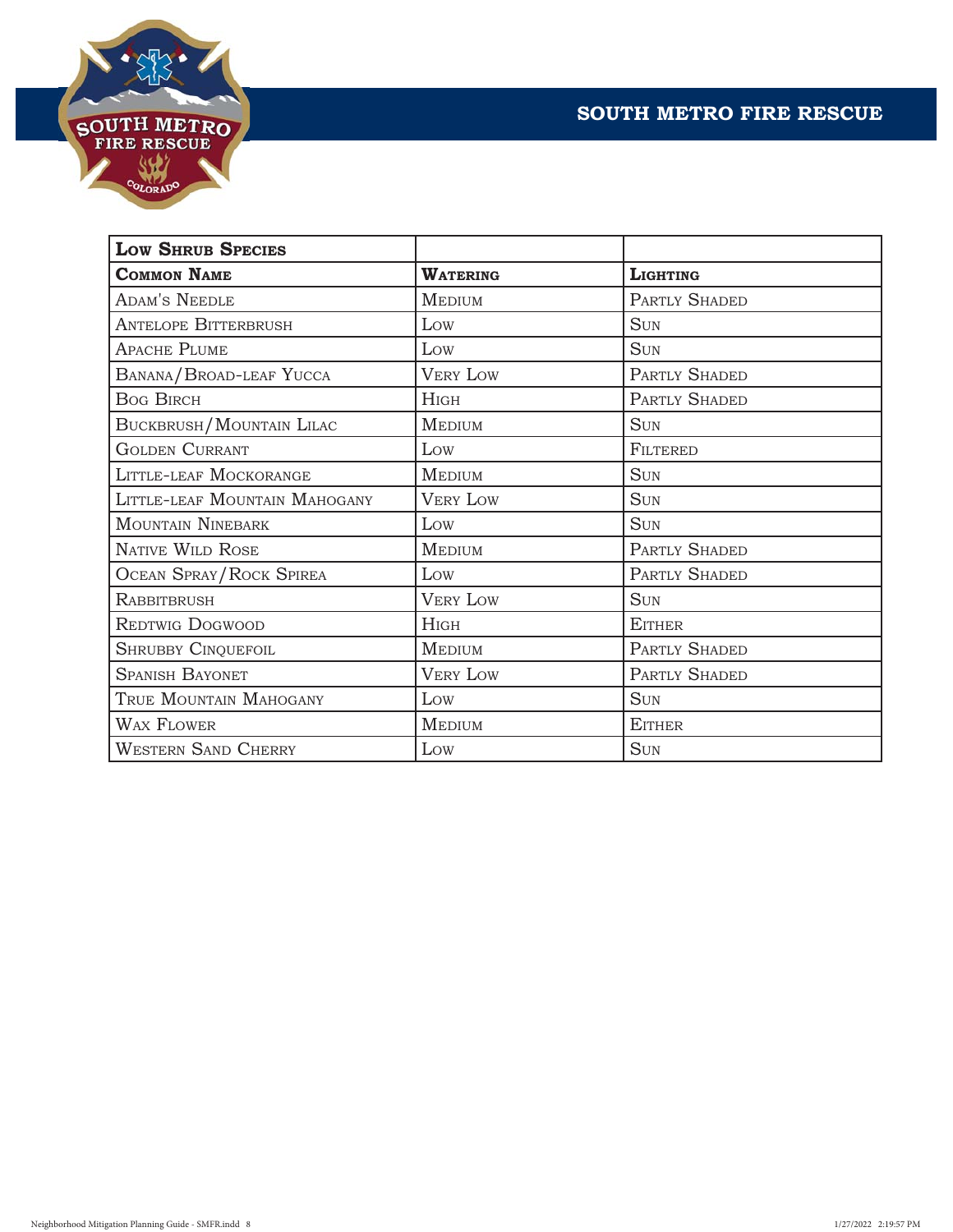



| <b>LARGE SHRUBS, TREE SPECIES</b>        |                 |                 |
|------------------------------------------|-----------------|-----------------|
| <b>COMMON NAME</b>                       | <b>WATERING</b> | <b>LIGHTING</b> |
| <b>AMERICAN WILD PLUM</b>                | <b>MEDIUM</b>   | PARTLY SHADED   |
| <b>ASPEN</b>                             | <b>MEDIUM</b>   | <b>SUN</b>      |
| <b>BOULDER RASPBERRY</b>                 | <b>MEDIUM</b>   | PARTLY SHADED   |
| <b>BEAKED HAZELNUT</b>                   | <b>HIGH</b>     | PARTLY SHADED   |
| <b>HAWTHORN</b>                          | <b>MEDIUM</b>   | <b>SUN</b>      |
| MOUNTAIN MAHOGANY                        | Low             | <b>SUN</b>      |
| PEACHLEAF WILLOW                         | $H$ IGH         | PARTLY SHADED   |
| PIN/FIRE/WILD/RED CHERRY                 | <b>MEDIUM</b>   | PARTLY SHADED   |
| PONDEROSA PINE                           | Low             | <b>SUN</b>      |
| <b>RIVER BIRCH</b>                       | $H$ IGH         | PARTLY SHADED   |
| ROCKY MOUNTAIN MAPLE                     | <b>MEDIUM</b>   | PARTLY SHADED   |
| <b>SASKATOON ALDER-LEAF SERVICEBERRY</b> | <b>MEDIUM</b>   | PARTLY SHADED   |
| <b>SILVER BUFFALOBERRY</b>               | <b>MEDIUM</b>   | PARTLY SHADED   |
| TALL NINEBARK                            | <b>MEDIUM</b>   | PARTLY SHADED   |
| THINLEAF ALDER                           | $H$ IGH         | PARTLY SHADED   |
| <b>UTAH SERVICEBERRY</b>                 | Low             | <b>SUN</b>      |
| WASATCH MAPLE                            | <b>MEDIUM</b>   | PARTLY SHADED   |
| <b>WESTERN CHOKECHERRY</b>               | <b>MEDIUM</b>   | PARTLY SHADED   |
| <b>WESTERN MOUNTAIN ASH</b>              | <b>MEDIUM</b>   | PARTLY SHADED   |

You may request a personalized free building or site wildfire risk assessment by emailing ReducingRisk@southmetro.org. These assessments typically last 20-30 minutes.

SMFR has a specialized guide for new construction: *Wildfire-Resistant Construction and Improvement Guide*. Request a copy by emailing ReducingRisk@southmetro.org.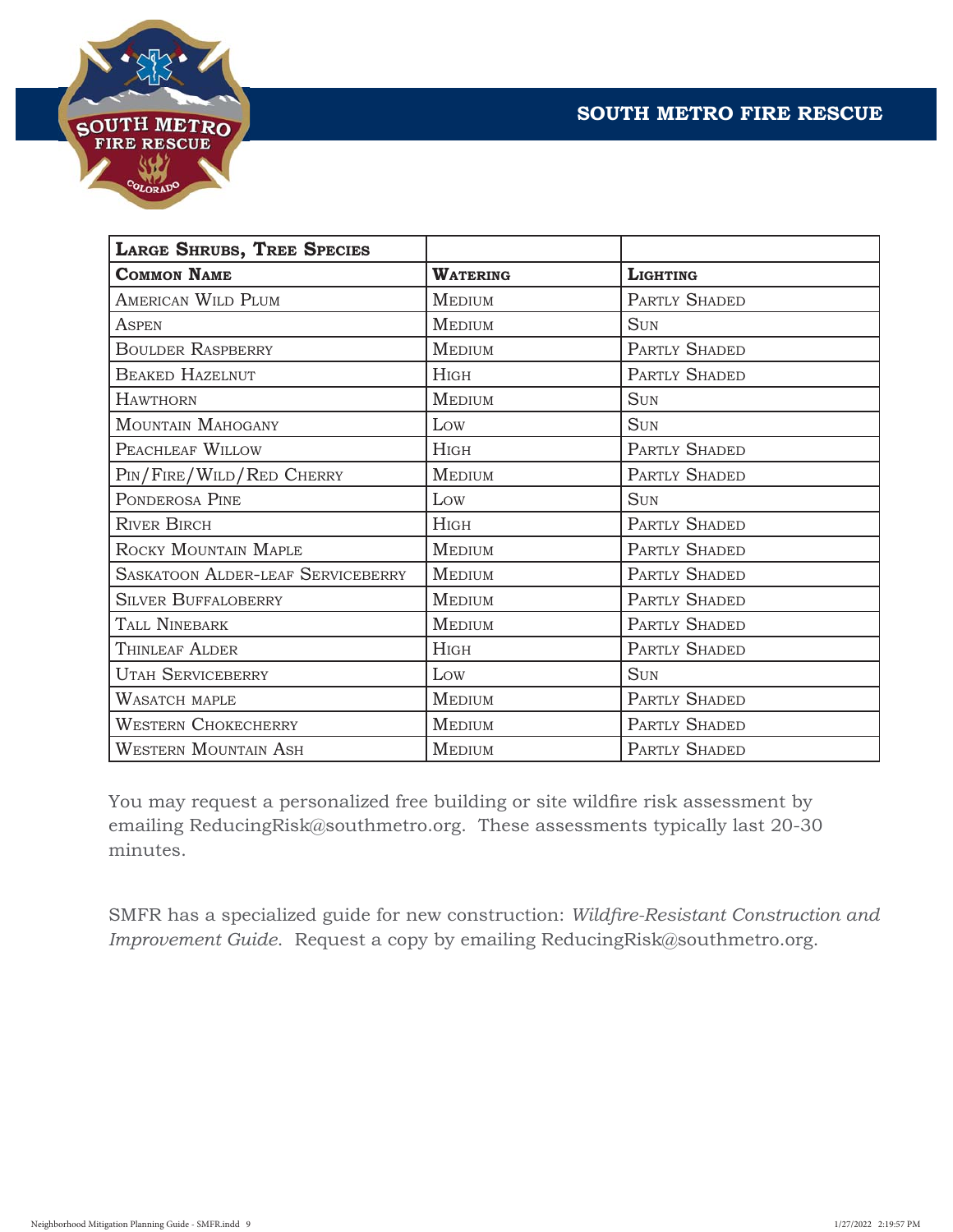

### *EVACUATIONS*

It's essential that all of us prepare for evacuations generated by wildfires or other emergencies. The goal of an evacuation is to move civilians safely and quickly out of the way of impending hazards, but poor preparation can result in confusion, injuries, and deaths.

SMFR utilizes messaging and materials from the national Ready, Set, Go campaign to empower residents of its fire district to evacuate safely. The complete guide is available at no cost at www.southmetro.org and www.wildlandfirersg.org. SMFR also can provide presentations on evacuation preparedness.

Everyone should register for their county's reverse emergency notification system to receive emergency information such as pre-evacuation and evacuation notices.

One way to prepare for an evacuation is to practice. Families should give themselves 30 minutes to assemble a go-kit and load their vehicle(s). They also should practice driving to their designated family meeting place, preferably in a different zip code. Families also can use that evacuation drill to practice their communications plan of notifying a family member or friend in a different zip code or region of their status and asking that person to contact other family members.

# *RISK REDUCTION RESOURCES*

SMFR recognizes that wildfire mitigation can be expensive. The following programs may assist property owners with some of those costs: Note that some programs may not apply to your area of our fire district.

As individuals conduct wildfire mitigation on personal property, a percentage of expenses may be subtracted from state taxable income. The details are outlined in §39-22-104(4)(n), Colorado Revised Statutes and www.taxcolorado.com, but the quick version is that the mitigation applies to vegetation rather than structural changes. The total amount of the subtraction may not exceed \$2,500.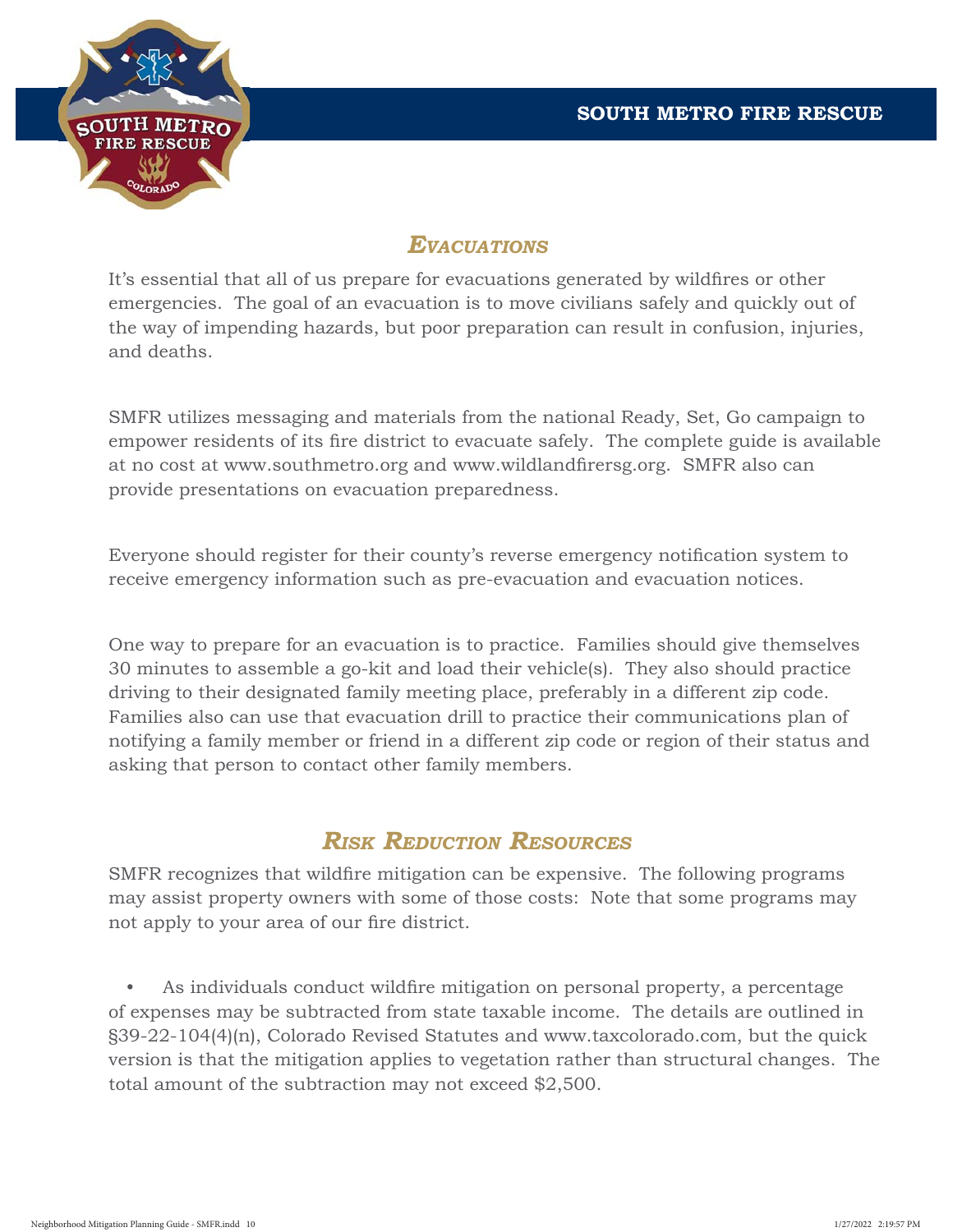

 • The Colorado State Forest Service may have cost-reimbursement or similar programs to offset part of your expenses for mitigation. The knwoledgeable personnel in the Franktown District Office may be contacted at CSFS\_Franktown@mail.colostate. edu or 303-660-9625. The knowledgeable personnel at the Golden District Office are available at https://csfs.colostate.edu/golden/, CSFS\_Golden@mail.colostate.edu, or 303-279-9757.

The Jefferson Conservation District may have grants or cost-sharing programs for mitigation projects. Check this website for information: https://www.jeffersoncd. com/.

 • The Douglas County Conservation District also may have grants or costsharing programs for mitigation projects. Check this website for information: https:// douglasconserves.org/grants/.

 • For some areas, the City of Littleton may be an essential partner. It has several grant programs that could be used for wildfire mitigation and neighborhood resilience. Visit https://www.littletongov.org/business-resources/grants-incentives for information.

 • For some areas, the City of Castle Pines may be an essential partner. In the future, it may have funding to assist with grant matching, resources for cost-sharing, and personnel who can write letters of support for projects.

 • Douglas County hosts a free Slash-Mulch Site at 1400 Caprice Drive in Castle Rock for county residents on Saturdays from May through October. Acceptable items include tree limbs, loose pine needles, shrubs, and brush with a maximum length of 6 feet and maximum diameter of 12 inches. Information is at https://www.douglas. co.us/land/wildfire-mitigation/slash-mulch-program/.

SMFR personnel are available to write letters of support for projects and provide prescriptions for open space mitigation.